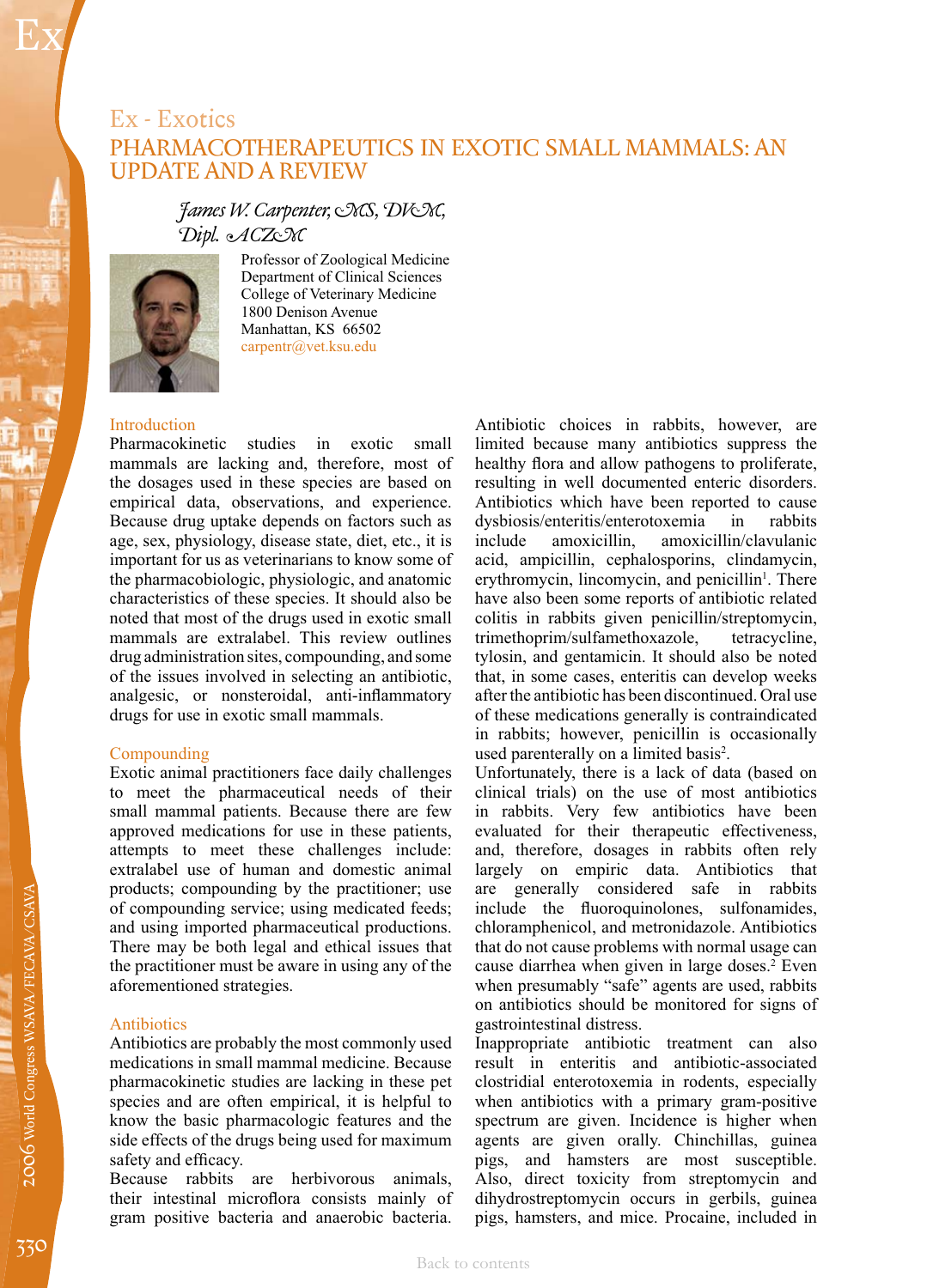Ex

some penicillin preparations, can be toxic to mice and guinea pigs. Guinea pigs and chinchillas are highly susceptible to the ototoxic effects of chloramphenicol and aminoglycosides at dosages above those recommended clinically. Antibiotics implicated in antibiotic associated clostridial enterotoxemia in rodents include:<sup>1</sup>

• Chinchillas: penicillins (including ampicillin, amoxicillin), cephalosporins, clindamycin, erythromycin, lincomycin.

• Guinea pigs: penicillins (including ampicillin, amoxicillin), cefazolin, clindamycin, erythromycin, lincomycin, dihydrostreptomycin, streptomycin, bacitracin, chlortetracycline, oxytetracycline, tetracycline, tylosin.

• Hamsters: penicillins (including ampicillin, amoxicillin), cephalosporins, clindamycin, erythromycin, lincomycin, vancomycin, dihydrostreptomycin, streptomycin, bacitracin, oral gentamicin, tylosin.

#### **Analgesics**

Because small mammals are increasingly considered by their owners to be part of the family unit rather than just possessions, more clients are expecting appropriate pain relief postsurgically, posttrauma, etc., for their pets. Likewise, veterinarians are much more aware and proactive in providing pain management for their patients. Analgesia results in smoother recoveries, a decrease in systemic stress and resultant stressrelated diseases (i.e., gastric ulcers), and a more rapid return to normal behavior and function. Pre-emptive analgesia, or the administration of analgesic drugs during premedication, is now the standard when performing painful procedures.

The two main groups of analgesic medications are opiates and nonsteroidal anti-inflammatory drugs (NSAIDs). These can be combined or used alone. Opioids produce both central and peripheral alleviation of pain and have advantages of being efficacious, safe, reversible, and versatile. Of the opioid receptors, the one that has been demonstrated to be extremely important in pain control is the *mu* receptor.

Although opioids provide the most effective analgesia for most types of pain, they can also cause sedation and can be difficult to prescribe for home use. Potent *mu* agonists (i.e., morphine, meperidine, and oxymorphone) can cause respiratory depression in small mammals. Mixed opioid agonist antagonists (i.e., buprenorphine, butorphanol) have fewer side effects and are most commonly used. The effects of opiates on the cardiovascular system are variable, depending on the species. In ferrets and rats, opiates tend to produce hypotension, whereas in rabbits and mice, they are hypertensive. Use of opiates may

opiate partial agonists, are, therefore, the most common opiates used in small mammals. They have minimal respiratory effects and do not cause significant CNS depression. Butorphanol acts mostly at *kappa* and *sigma* opioid receptors, whereas buprenorphine acts at *mu* receptors, which may explain its relatively long duration of action. Mammals have more *mu* receptors, hence an advantage to buprenorphine.

Butorphanol (a synthetic opiate partial agonist that is 4-7 times as potent an analgesic as morphine) has a faster onset of action and shorter duration compared to buprenorphine's slower onset of action and longer duration. Some clinicians use both drugs concurrently in exotic animals to provide rapid analgesia (butorphanol) and longer duration (buprenorphine). However, it is probably preferable to give butorphanol (i.e., as a preanesthetic) followed by buprenorphine at least 2-3 hours later. Butorphanol can produce profound sedation in ferrets, so often lower doses are used in this species compared to other small mammals.

Buprenorphine is 30 times more potent than morphine and exhibits many of the same actions as the opiate agonists. Although few adverse effects of this drug have been reported, on rare occasions patients have developed respiratory depression.

#### Nonsteroidal, Anti inflammatory Drugs

Nonsteroidal, anti inflammatory drugs (NSAIDs) are increasingly being used in small mammals because of the analgesia they provide in response to pain associated with inflammation (i.e., arthritis and dental problems). However, NSAIDs are not considered adequate for treating severe pain and are usually contraindicated in the patient that has received corticosteroids because of the potential for gastrointestinal ulceration or bleeding. Other characteristics of NSAIDs include their antipyrectic actions and many have a long duration of action (i.e., at least 12-24 hours). Although there is little information concerning the safety and appropriate dosages of NSAIDs in these animals (an off label species), these drugs have been reported to cause gastric ulceration in some species. Sucralfate has been shown to protect gastric cells in vitro.

There are two different COX enzymes that have been described in mammals: COX-1 and COX-2. Historically, compounds with activity against COX-1 enzymes were believed to affect the synthesis of prostaglandins important to normal gastrointestinal and renal function, while inhibition of COX-2 enzymes were solely associated with